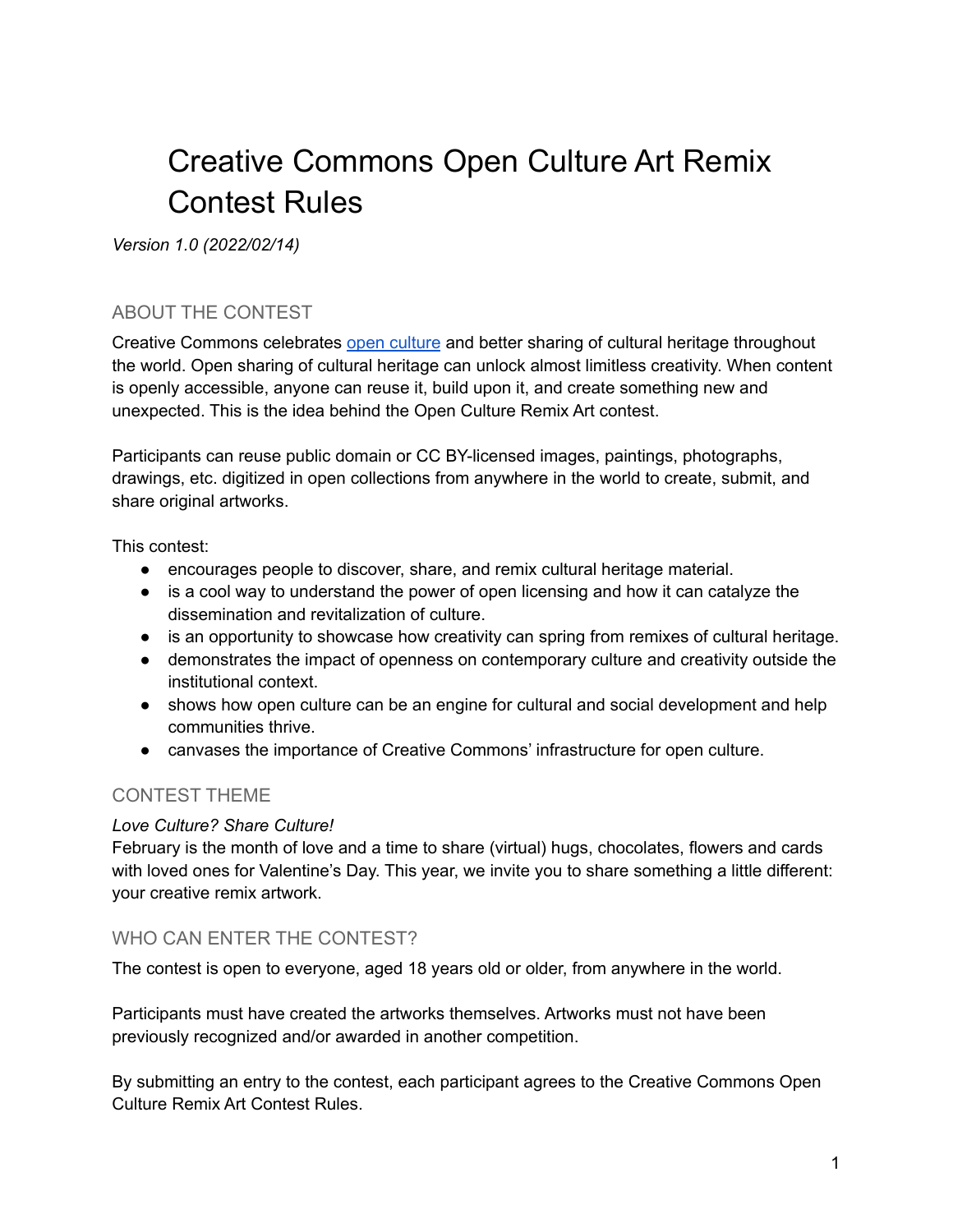#### HOW TO ENTER THE CONTEST

Create an original artwork on the theme of *Love Culture? Share Culture!* supported by a brief description telling the story behind the artwork, including how the artwork conveys your emotions and relates to the theme. Add a title and share a personal profile of yourself.

Entry is free of charge. Each participant can submit a maximum of one entry.

Enter through our submission form on the Creative Commons website.

#### ENTRY REQUIREMENTS

Format: The submitted artwork must be a digital image in JPEG or PNG format, edited for web in sRGB color space, 300dpi, at least 2,000 pixels wide and no larger than 10 MB. Creative Commons may collect a file's metadata upon entry.

Rights in submitted artwork: The participant certifies that they are the sole creator and copyright owner of the submitted artwork, with the exception of the source material as specified below. As a condition of entering the contest, the participant must release the submitted artwork under a Creative Commons Attribution 4.0 [International](https://creativecommons.org/licenses/by/4.0/) (CC BY 4.0) license or CC0 [Universal](https://creativecommons.org/publicdomain/zero/1.0/) Public Domain [Dedication](https://creativecommons.org/publicdomain/zero/1.0/) Tool 1.0. **The participant is solely responsible for ensuring they have the copyright and other rights necessary to adhere to these requirements.**

Source material: The submitted artwork must remix open access cultural heritage work(s) from a cultural heritage institution's online collection or other repository. Each individual entry must include at least one piece of digital content that is available online in the collection of institutions or other repositories. **All source material must be available for free and legal reuse under a CC BY license or be in the public domain.** Even when remixing public domain works, each individual entry must provide attribution of the source material used, including the name of the author, the title of the work (if applicable), the URL(s) to the source material used, and the license or copyright status of the work; entries without a proper attribution will not be considered. In addition, participants may provide a courtesy credit line to the institution that makes the source material available.

Description: The submitted artwork must be accompanied by a brief description (250 words maximum) telling the story behind the artwork.

Ineligible artworks: Submitted artworks that violate or infringe upon another person's rights, including but not limited to copyright, are not eligible. Artworks that contain sexually explicit, obscene, violent or other objectionable or inappropriate content, as determined by Creative Commons in its sole discretion, are ineligible for this contest.

Varia: The contest is void where prohibited or restricted by law. Creative Commons reserves the right to cancel the contest or modify these rules at its discretion. In the event of a dispute regarding the winners, Creative Commons reserves the right to award or not award the prizes at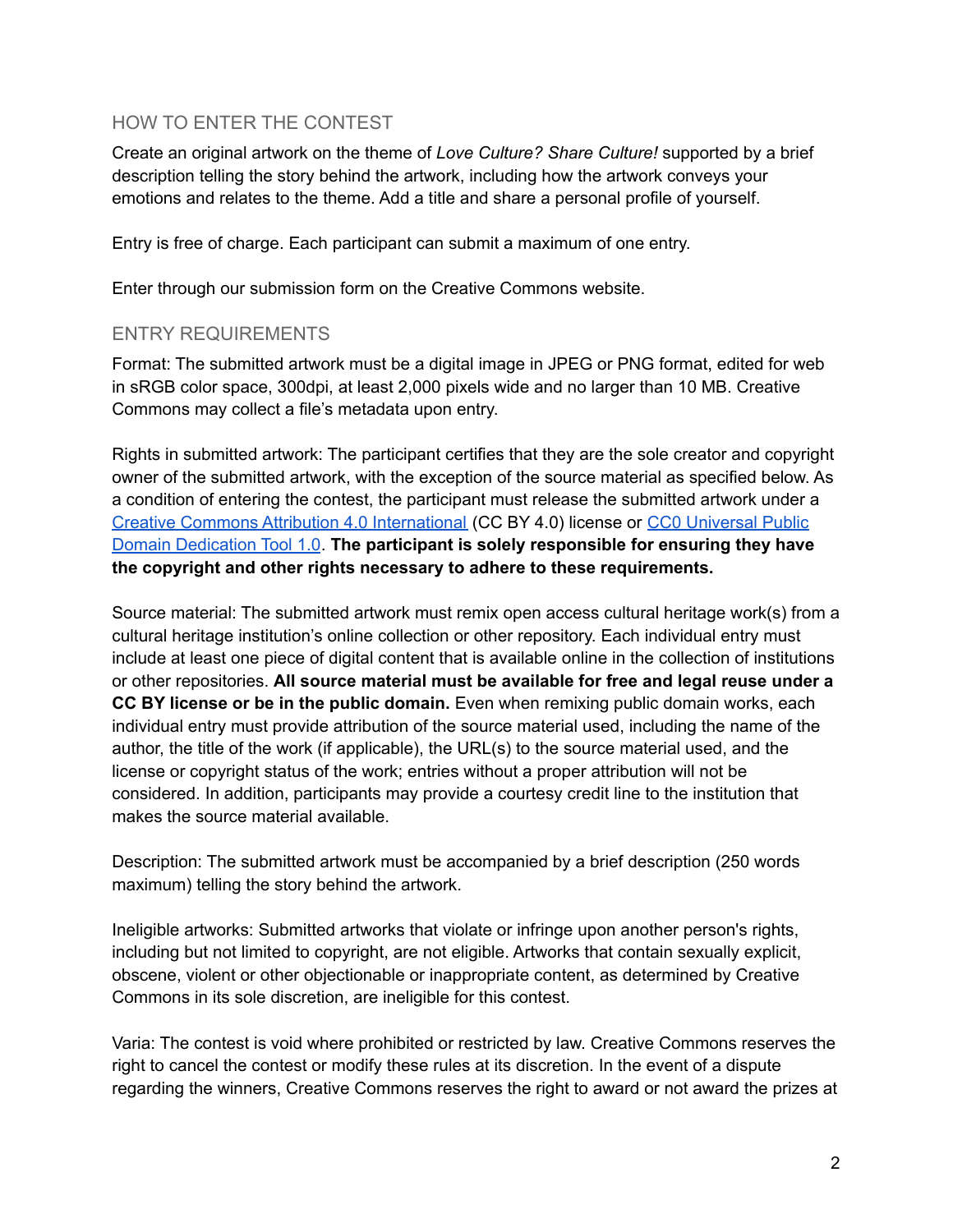its sole discretion. Creative Commons reserves the right to disqualify any participant whose entry or conduct appears in any way to: inhibit the enjoyment of others; tamper with the competition; violate these rules or other applicable law or regulation; infringe on the rights of third parties; or act in an unsportsmanlike or disruptive manner. Decisions of Creative Commons are final and binding.

## TERM AND TIMELINE

The Contest begins on 14 February, 2022, and ends on 30 April, 2022, at 11:59 PM UTC.

- Submissions open: February 14, 2022
- Submissions close: April 30, 2022
- Shortlisted entries and winners announced: May 2022
- Live event with winners: June 2022

## WHAT CAN YOU WIN?

1st place: cash award of US\$1000 2nd place: cash award of US\$500 3rd place: cash award of US\$250 4th-7th: "honorable mention" - a copy of "Made with Creative Commons" signed by Larry Lessig, founder of Creative Commons 8th-10th place: "honorable mention" - a copy of "Made with Creative Commons" Public choice award: Creative Commons merchandise

Winners must sign a release, and will be responsible for paying any fees or taxes associated with the prize. All prizes are awarded "as is" and non-transferable. In case applicable law prohibits Creative Commons from awarding a participant the cash prize and/or any non-cash prize, Creative Commons may award the prize in name only.

## HOW WILL THE WINNERS BE SELECTED?

Creative Commons will review and determine at its sole discretion if the entries submitted comply with all the requirements outlined in the rules.

**Place 1-10:** A panel of 5 judges, open culture and/or open creativity experts, will judge the entries. The judges' decision is final and no correspondence will be entered into with the participants.

**Selection criteria**: Artworks will be judged based on their conformity with the theme, expression of theme, originality, creativity, quality, artistic expression, personal expression, visual appeal, and overall impact. The brief descriptions accompanying the artworks will also be taken into account.

**Public choice award:** A selection of finalists will be notified of their status and appear on the Creative Commons website in May 2022. At that time, the public will be invited to vote for the Public's Choice award from among those finalists.